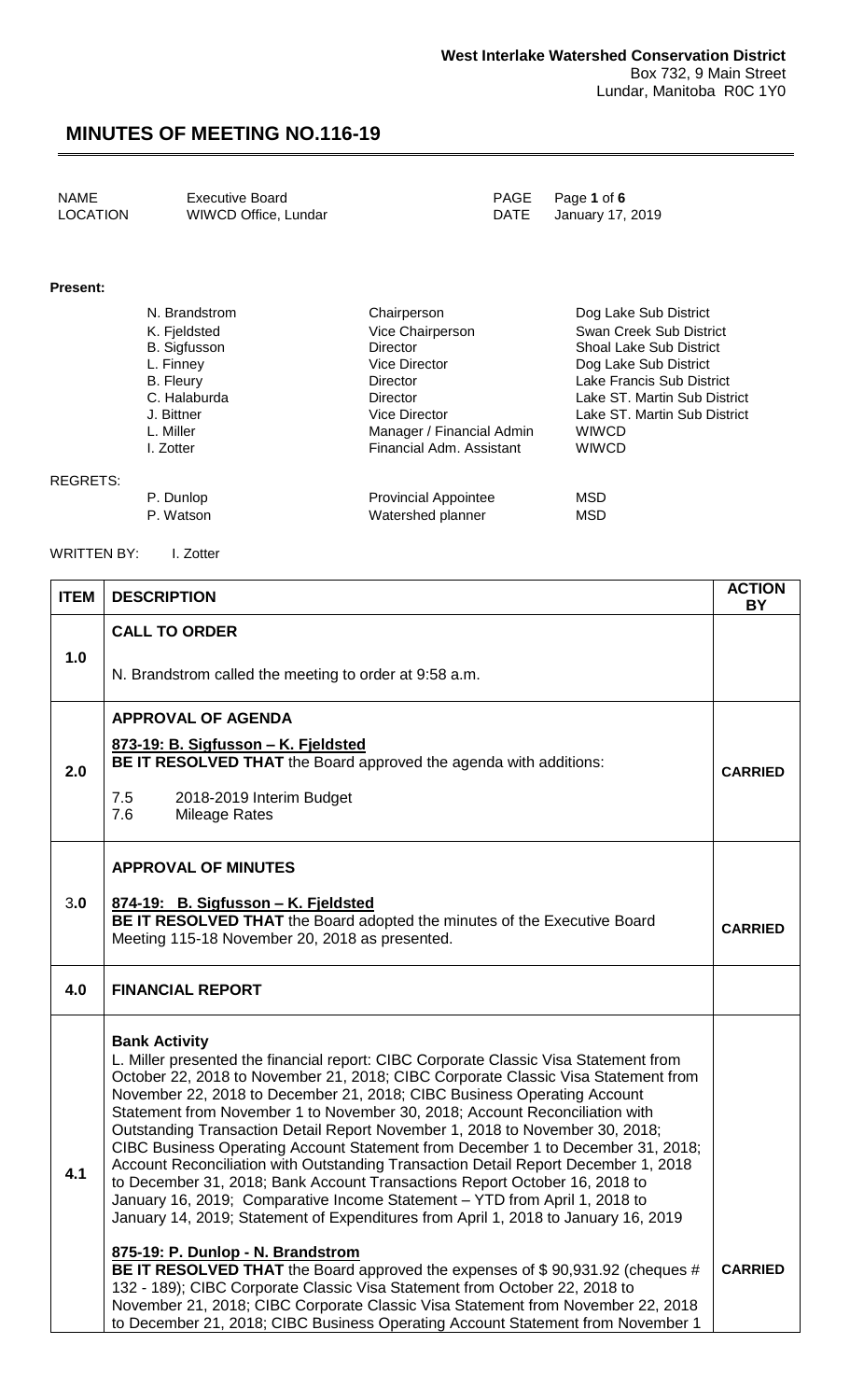| <b>NAME</b><br>LOCATION | <b>Executive Board</b><br>WIWCD Office, Lundar                                                                                                                                                                                                                                                                                                                                                                                                                                                                                                                                                                                                                                                                                                                                                         | PAGE<br><b>DATE</b> | Page 2 of 6<br>January 17, 2019 |  |
|-------------------------|--------------------------------------------------------------------------------------------------------------------------------------------------------------------------------------------------------------------------------------------------------------------------------------------------------------------------------------------------------------------------------------------------------------------------------------------------------------------------------------------------------------------------------------------------------------------------------------------------------------------------------------------------------------------------------------------------------------------------------------------------------------------------------------------------------|---------------------|---------------------------------|--|
|                         | to November 30, 2018; Account Reconciliation with Outstanding Transaction Detail<br>Report November 1, 2018 to November 30, 2018; CIBC Business Operating Account<br>Statement from December 1 to December 31, 2018; Account Reconciliation with<br>Outstanding Transaction Detail Report December 1, 2018 to December 31, 2018; Bank<br>Account Transactions Report October 16, 2018 to January 16, 2019; Comparative<br>Income Statement - YTD from April 1, 2018 to January 14, 2019; Statement of<br>Expenditures from April 1, 2018 to January 16, 2019                                                                                                                                                                                                                                           |                     |                                 |  |
|                         | <b>SUB DISTRICT RECOMMENDATIONS</b>                                                                                                                                                                                                                                                                                                                                                                                                                                                                                                                                                                                                                                                                                                                                                                    |                     |                                 |  |
|                         | Swan Creek Sub District Meeting was held on September 10, 2018 in Lundar, Dog<br>Lake Sub District and Lake St. Martin Sub District members held meeting on<br>September 13 in Ashern, Lake Francis Sub District Meeting and Shoal Lakes Sub<br>District Meetings were held on September 12, 2018 in St. Laurent                                                                                                                                                                                                                                                                                                                                                                                                                                                                                       |                     |                                 |  |
|                         | Lake Francis Sub District and Lake St. Martin Sub District Meetings were<br>cancelled due to "no quorum".                                                                                                                                                                                                                                                                                                                                                                                                                                                                                                                                                                                                                                                                                              |                     |                                 |  |
|                         | Below are suggestions and recommendations made throughout the discussion at<br>these meetings and previously addressed by the Executive Board.<br>The Executive Board further discussed the matters.                                                                                                                                                                                                                                                                                                                                                                                                                                                                                                                                                                                                   |                     |                                 |  |
|                         | <b>SUB DISTRICT RECOMMENDATIONS</b>                                                                                                                                                                                                                                                                                                                                                                                                                                                                                                                                                                                                                                                                                                                                                                    |                     |                                 |  |
|                         | $\triangleright$ To increase rebate for the Fuel Tank(s) Rebate Program in order to attract more<br>applicants. Perhaps funding for casing extension can be reduced for this<br>purposes; The Board decided not to increase the amount, but to improve<br>marketing strategies: to approach fuel suppliers and provide them with<br>information pertaining to Fuel Tank Rebate Program. Increase advertising<br>through social media.                                                                                                                                                                                                                                                                                                                                                                  |                     |                                 |  |
| 5.0                     | To increase financial assistance through the Riparian Management Program for<br>fencing dugouts, the amount should be greater than \$ 5000.00; The Board<br>decided not to increase the amount due to limited operational funds of<br>WIWCD.                                                                                                                                                                                                                                                                                                                                                                                                                                                                                                                                                           |                     |                                 |  |
|                         | $\triangleright$ Land adjacent to the shoreline is leased to the agricultural producer by Crown<br>Land on a short term Lease. This condition is preventing farmers from fencing<br>the lake and utilizing the land in more feasible manner. It is possible that these<br>areas will be transitioning into Wildlife Management areas. However, poor<br>management of the existing wildlife area observed in some locations in the past.<br>Members expressed concerns that the potential transitioning can pose a greater<br>risk for fires in the area. Members suggested to send a letter to the Crown Land<br>Office and to the Manitoba Sustainable Development / Wildlife Management<br>Branch expressing concerns pertaining to this issue; The Board agreed not to<br>intervene on this matter; |                     |                                 |  |
|                         | $\triangleright$ Members suggested to draft a letter to Manitoba Sustainable Development /<br>Wildlife Branch in reference to the reduction of game bird refuge areas and its<br>better management; Staff prepared the letter for the Board's approval. The<br>Board requested more information before they can make a confident<br>decision on how to proceed.                                                                                                                                                                                                                                                                                                                                                                                                                                        |                     |                                 |  |
|                         | $\triangleright$ To set up a presentation with Soil Specialist and to organize a workshop for public<br>for educational purposes; The Board decided to invite the specialist to the<br><b>Annual General Meeting.</b>                                                                                                                                                                                                                                                                                                                                                                                                                                                                                                                                                                                  |                     |                                 |  |
|                         | $\triangleright$ To explore the possibility to provide the financial assistance to agricultural<br>producers with purchase of chemical storage facilities. The Board requested<br>more information pertaining to available financial assistance through Ag<br>Auction Program for individuals and on the Provincial Regulations for the<br>chemical storage facilities.                                                                                                                                                                                                                                                                                                                                                                                                                                |                     |                                 |  |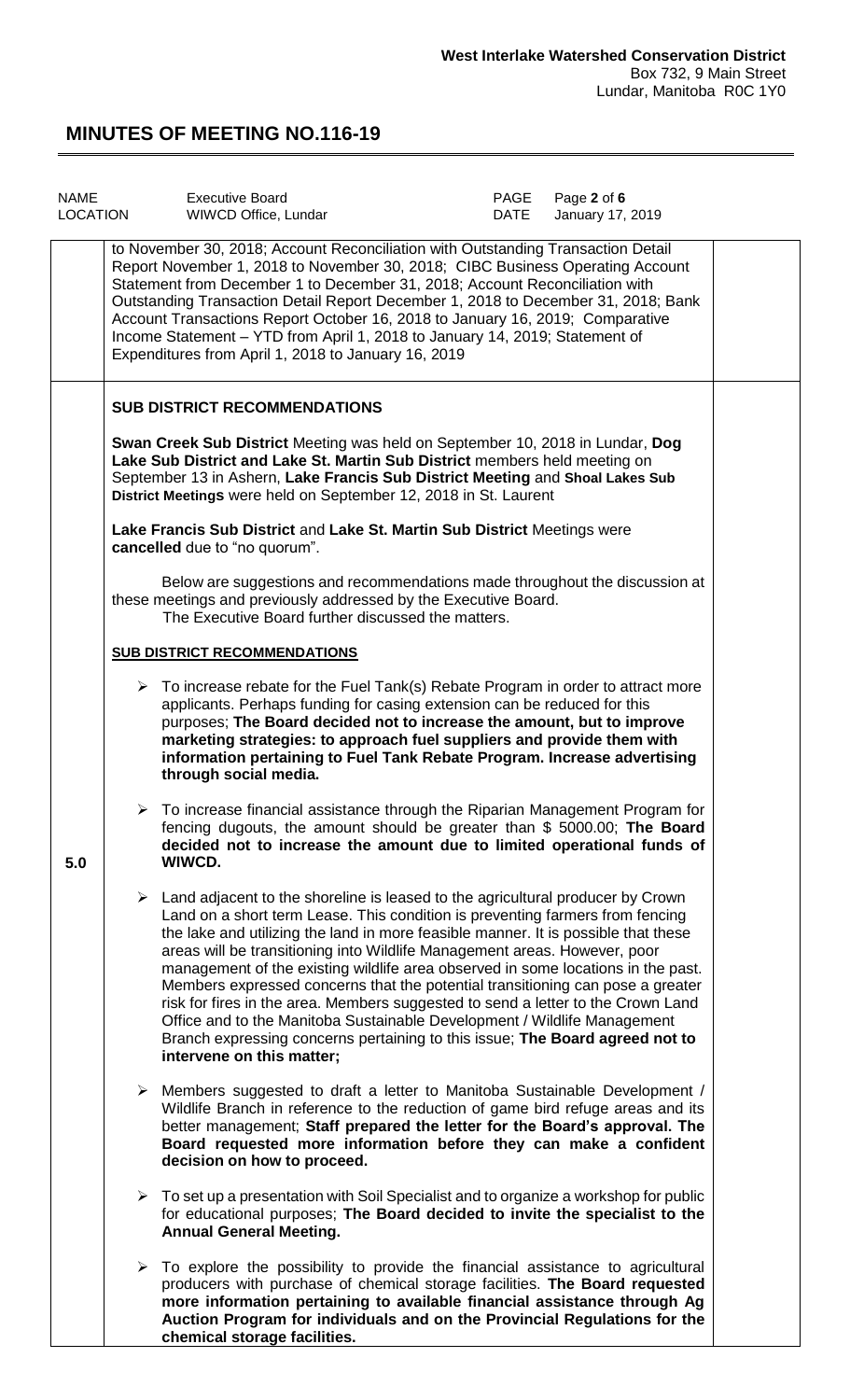| <b>NAME</b><br>LOCATION | Page 3 of 6<br><b>Executive Board</b><br>PAGE<br>January 17, 2019<br>WIWCD Office, Lundar<br>DATE                                                                                                                                                                                                                                                                                                                                                                                                                                                                                                                                                                                                                                                                                                                                                                                                                                                                                                                                 |                |
|-------------------------|-----------------------------------------------------------------------------------------------------------------------------------------------------------------------------------------------------------------------------------------------------------------------------------------------------------------------------------------------------------------------------------------------------------------------------------------------------------------------------------------------------------------------------------------------------------------------------------------------------------------------------------------------------------------------------------------------------------------------------------------------------------------------------------------------------------------------------------------------------------------------------------------------------------------------------------------------------------------------------------------------------------------------------------|----------------|
|                         | $\triangleright$ To amalgamate Lake St. Martin and Dog Lake Sub District for the purposes of<br>better management and establishment of the quorum during Sub District<br>Meetings. The Board discussed this matter and decided that the<br>amalgamation is not necessary.<br>$\triangleright$ To partnership with organizations involved in development and construction of<br>Lake St. Martin and Lake Manitoba Channels with intent to initiate projects<br>directed to enhance and to improve fish and wildlife habitat. The Board agreed<br>not to intervene on this matter;<br>A member suggested to establish Water Quality Monitoring Program where water<br>samples will be collected three (3) times per year at the Lake Francis Control<br>Structure. Staff to consult with Sustainable Development on possibility of<br>implementing this program by the WIWCD. Staff to contact the laboratory and to<br>request a price list for the different water analyses.                                                      |                |
| 6.0                     | <b>OLD BUSINESS</b>                                                                                                                                                                                                                                                                                                                                                                                                                                                                                                                                                                                                                                                                                                                                                                                                                                                                                                                                                                                                               |                |
| 6.1                     | <b>Integrated Watershed Management plan (IWMP)</b><br>The IWMP is completed and ready to be printed. Project Management Team is waiting<br>for the announcement of next meeting.                                                                                                                                                                                                                                                                                                                                                                                                                                                                                                                                                                                                                                                                                                                                                                                                                                                  |                |
| 6.2                     | <b>Winter Watering System Applications</b><br>The WIWCD received two new applications for the Off Site Winter Watering System.<br>Sites were inspected by manager and board member and found to be suitable for the<br>installation of Off Site Watering System.<br>876-19: B. Sigfusson - K. Fjeldsted<br>BE IT RESOLVED THAT the Board approved C. Bjornson and TJ O'Sullivan applications<br>for the Off Site Winter Watering System Program.<br>B Johnson and C. Clarke withdrew their applications for the Off Site Winter Watering<br>System Program.<br>M. Emilson is in the process of modifying and winterising his off-site watering system.<br>The Board discussed stipulation pertaining to time line for the completion of the projects<br>and the applicant's responsibilities to notify the office in cases where an extension is<br>needed. Staff to prepare the application for the board's review reflecting more stipulation<br>pertaining applicant's progress report, communication, and time of completion. | <b>CARRIED</b> |
| 6.3                     | <b>Hatchery Drain</b><br>There is no update from M. Lowdon. Anticipated time to install spawning shoals at Swan<br>Creek Drain is February of 2019.                                                                                                                                                                                                                                                                                                                                                                                                                                                                                                                                                                                                                                                                                                                                                                                                                                                                               |                |
| 6.4                     | <b>Policy</b><br>The Board presented with WIWCD Manual Policy Section 1.1 and Section 1.2<br>The Board will review these Sections and will discuss it at the next Executive Board<br>Meeting.                                                                                                                                                                                                                                                                                                                                                                                                                                                                                                                                                                                                                                                                                                                                                                                                                                     |                |
| 6.5                     | <b>Riparian Management</b><br>B. Kinked withdrew his application.                                                                                                                                                                                                                                                                                                                                                                                                                                                                                                                                                                                                                                                                                                                                                                                                                                                                                                                                                                 |                |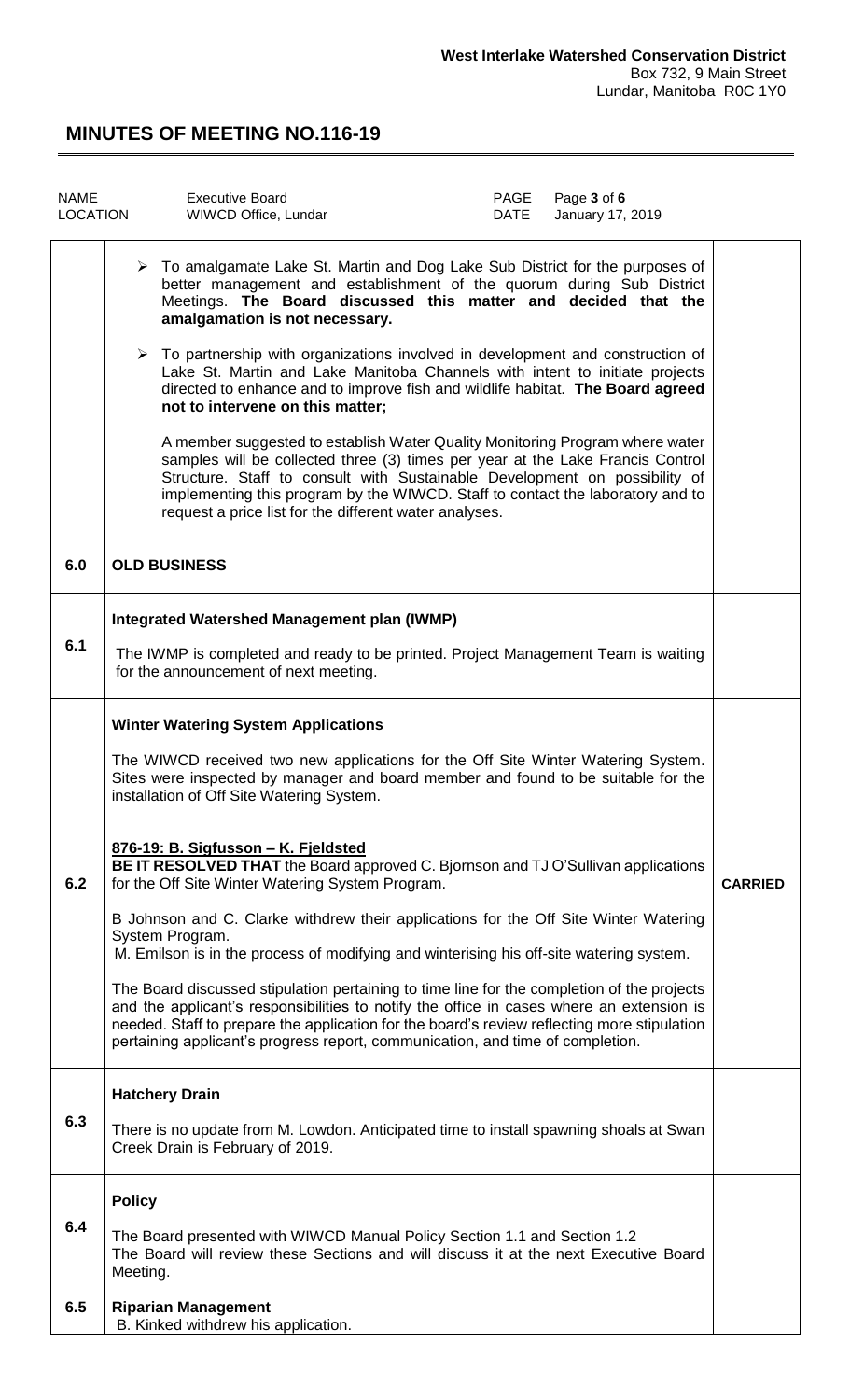| <b>NAME</b><br><b>LOCATION</b> | <b>Executive Board</b><br>PAGE<br><b>DATE</b><br>WIWCD Office, Lundar                                                                                                                                                                                                                                                                                                                                                                                                                                                                                                                    | Page 4 of 6<br>January 17, 2019 |                |
|--------------------------------|------------------------------------------------------------------------------------------------------------------------------------------------------------------------------------------------------------------------------------------------------------------------------------------------------------------------------------------------------------------------------------------------------------------------------------------------------------------------------------------------------------------------------------------------------------------------------------------|---------------------------------|----------------|
|                                | S. Bishop will need to reapply for the 2019-2020 fiscal year.                                                                                                                                                                                                                                                                                                                                                                                                                                                                                                                            |                                 |                |
| 6.6                            | <b>WIWCD Proposed Boundaries</b><br>E. Dunbar and P. Watson will present a draft proposal for the WIWCD at the meeting on<br>January 21, 2019 at 7:00 p.m. at the Lundar Lutheran Church. The draft proposal will<br>reflect the input that was gathered at previous meetings with municipalities and districts.                                                                                                                                                                                                                                                                         |                                 |                |
| 6.7                            | <b>Green Kids</b><br>Green Kids Inc finalizing the schedule. One school declined offer of Watershed<br>Workshop.                                                                                                                                                                                                                                                                                                                                                                                                                                                                         |                                 |                |
| 6.8                            | <b>Community Tree Program</b><br>Invoice from Sabados Greenhouse has not been received at this time.                                                                                                                                                                                                                                                                                                                                                                                                                                                                                     |                                 |                |
| 7.0                            | <b>NEW BUSINESS</b>                                                                                                                                                                                                                                                                                                                                                                                                                                                                                                                                                                      |                                 |                |
| 7.1                            | <b>Common Logo</b><br>The Board discussed proposal of unifying all districts under one Logo. The Board<br>disagreed with the necessity to implement same Logo for each district. In Board's opinion,<br>Logo can be adopted and accepted by each watershed district voluntarily at any time,<br>provided there is consensus among the district's members. At this time, the WIWCD<br>Board decided to keep the WIWCD Logo.                                                                                                                                                               |                                 |                |
| 7.2                            | <b>Bank</b><br>As it was discussed at Annual General Meeting, signing Authorities are delegated toL.<br>Miller, B. Sigfusson and K. Fjeldsted.<br>877-19: B. Fleury - L. Finney<br>BE IT RESOLVED THAT the Board approved to appoint L. Miller, B. Sigfusson and K.<br>Fjeldsted as Signing Authority Officers.<br>To make a confident choice between two financial institutions: CIBC or Noventis, the<br>Board would like to see a Proposal from the Noventis Credit Union, to be able to analyze<br>offered services and to make the most beneficial decision on the behalf of WIWCD. |                                 | <b>CARRIED</b> |
| 7.3                            | <b>External Funding for Summer Student</b><br>The WIWCD has applied for the Urban Green Team Funding, the application for the<br>Canada Summer Job Funding is in the progress.<br>In case where application is successful and funding will be received, the WIWCD will hire<br>a summer student to conduct a well inventory of 300 wells in West Interlake Area, within<br>the boundaries of the WIWCD.                                                                                                                                                                                  |                                 |                |
| 7.4                            | <b>Conservation Trust Fund</b><br>Two Letters of Intent were submitted to Conservation Trust Fund: Siglunes Creek wetland<br>restoration and enhancement and Building Resilience and Improving Lake Manitoba<br>Watershed.<br>The Board discussed possibility of Duck Unlimited transferring the Crown Land Lease to<br>the WIWCD in case where the proposed project is completed. Throughout the discussion,                                                                                                                                                                            |                                 |                |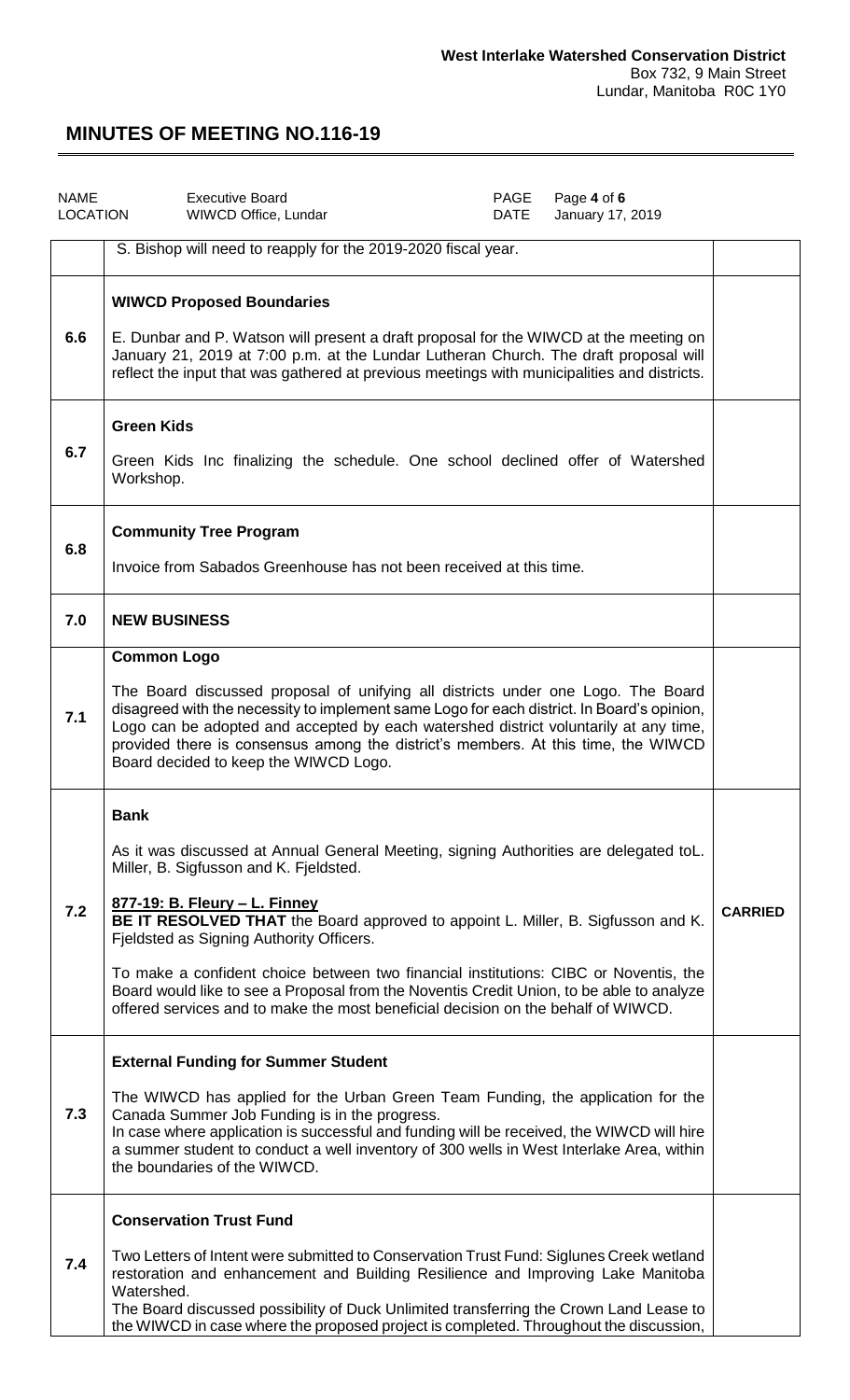| <b>NAME</b><br>LOCATION | Page 5 of 6<br><b>Executive Board</b><br>PAGE<br>WIWCD Office, Lundar<br>DATE<br>January 17, 2019                                                                                                                                                                                                                                                                                                                                                                                                                                                                                                                                                                                                                                                                                                                                                                                                                                                                                                                                                                                        |                |
|-------------------------|------------------------------------------------------------------------------------------------------------------------------------------------------------------------------------------------------------------------------------------------------------------------------------------------------------------------------------------------------------------------------------------------------------------------------------------------------------------------------------------------------------------------------------------------------------------------------------------------------------------------------------------------------------------------------------------------------------------------------------------------------------------------------------------------------------------------------------------------------------------------------------------------------------------------------------------------------------------------------------------------------------------------------------------------------------------------------------------|----------------|
|                         | the Board decided not to accept the transfer and to abstain from further management<br>and maintenance of the Control Structure at Siglunes Creek Drain.                                                                                                                                                                                                                                                                                                                                                                                                                                                                                                                                                                                                                                                                                                                                                                                                                                                                                                                                 |                |
| 7.5                     | 2019-2020 Interim Budget<br>The Board was presented with a copy of the 2019-2020 Interim Budget. The board<br>discussed the Budget and made some modifications.<br>878-19: B. Sigfusson - K. Fjeldsted<br>BE IT RESOLVED THAT the Board approved 2019-2020 Interim Budget with a<br>requested amount from the Province of \$220,500.00                                                                                                                                                                                                                                                                                                                                                                                                                                                                                                                                                                                                                                                                                                                                                   | <b>CARRIED</b> |
| 7.6                     | <b>Mileage Rates</b><br>Provincial Rate for mileage increased to \$0.43 per kilometre.<br>879-19: L. Finney - C. Halaburda<br>BE IT RESOLVED THAT the Board approved to adopt the WIWCD Mileage Rate at \$<br>0.43 per kilometer, effective January 21, 2019                                                                                                                                                                                                                                                                                                                                                                                                                                                                                                                                                                                                                                                                                                                                                                                                                             | <b>CARRIED</b> |
| 8.0                     | <b>REPORTS</b>                                                                                                                                                                                                                                                                                                                                                                                                                                                                                                                                                                                                                                                                                                                                                                                                                                                                                                                                                                                                                                                                           |                |
| 8.1                     | Chairperson<br>N/A                                                                                                                                                                                                                                                                                                                                                                                                                                                                                                                                                                                                                                                                                                                                                                                                                                                                                                                                                                                                                                                                       |                |
| 8.2                     | <b>MCDA Rep Report</b><br>MCDA Board Meeting Minutes dated December 10, 2018, MCDA Board Meeting<br>schedule and Agenda, Chair's Year in Review Letter and Executive Director's Year in<br>Review are on file at the office.                                                                                                                                                                                                                                                                                                                                                                                                                                                                                                                                                                                                                                                                                                                                                                                                                                                             |                |
| 8.3                     | <b>Manager Report</b><br>Manager verbally reported to the Board on current activities of the WIWCD                                                                                                                                                                                                                                                                                                                                                                                                                                                                                                                                                                                                                                                                                                                                                                                                                                                                                                                                                                                       |                |
| 9.0                     | <b>IN CAMERA DISCUSSION</b><br>N/A                                                                                                                                                                                                                                                                                                                                                                                                                                                                                                                                                                                                                                                                                                                                                                                                                                                                                                                                                                                                                                                       |                |
| 10.0                    | <b>CORRESPONDENCE</b><br>$\triangleright$ Notes for use by ENGOs in Response to the Proposed Water Rights Regulation;<br>> Draft Regulation Reduces Red Tape, Increases Protection for Wetlands: Squires;<br>$\triangleright$ Draft TRWCD comments on a "Proposed Regulation under The Water Rights<br>Act";<br>The email from B. Joyce pertaining the offered services by Grant Advance;<br>➤<br>Information pertaining to upcoming 2 day Conference "Producing Nutrient Dense<br>➤<br>Food";<br>$\triangleright$ The Information regarding Narcisse Project and its Decommissioning Plan;<br>> Email from R. Tattersall regarding Well Sealing Reports;<br>> Water Availability and Drought Conditions Report dated October 2018;<br>> MCDA Chair Report, dated October 21, 2018;<br>> The Latter from Premier of Manitoba, B. Pallister, dated October 18, 2018;<br>Subdivision Application File 4185-18-7802 (Freer). The Board has no comments;<br>➤<br>Easement #72766; The Board has no comments;<br>➤<br>> Subdivision Application File 4206-18-7799. The Board has no comments; |                |